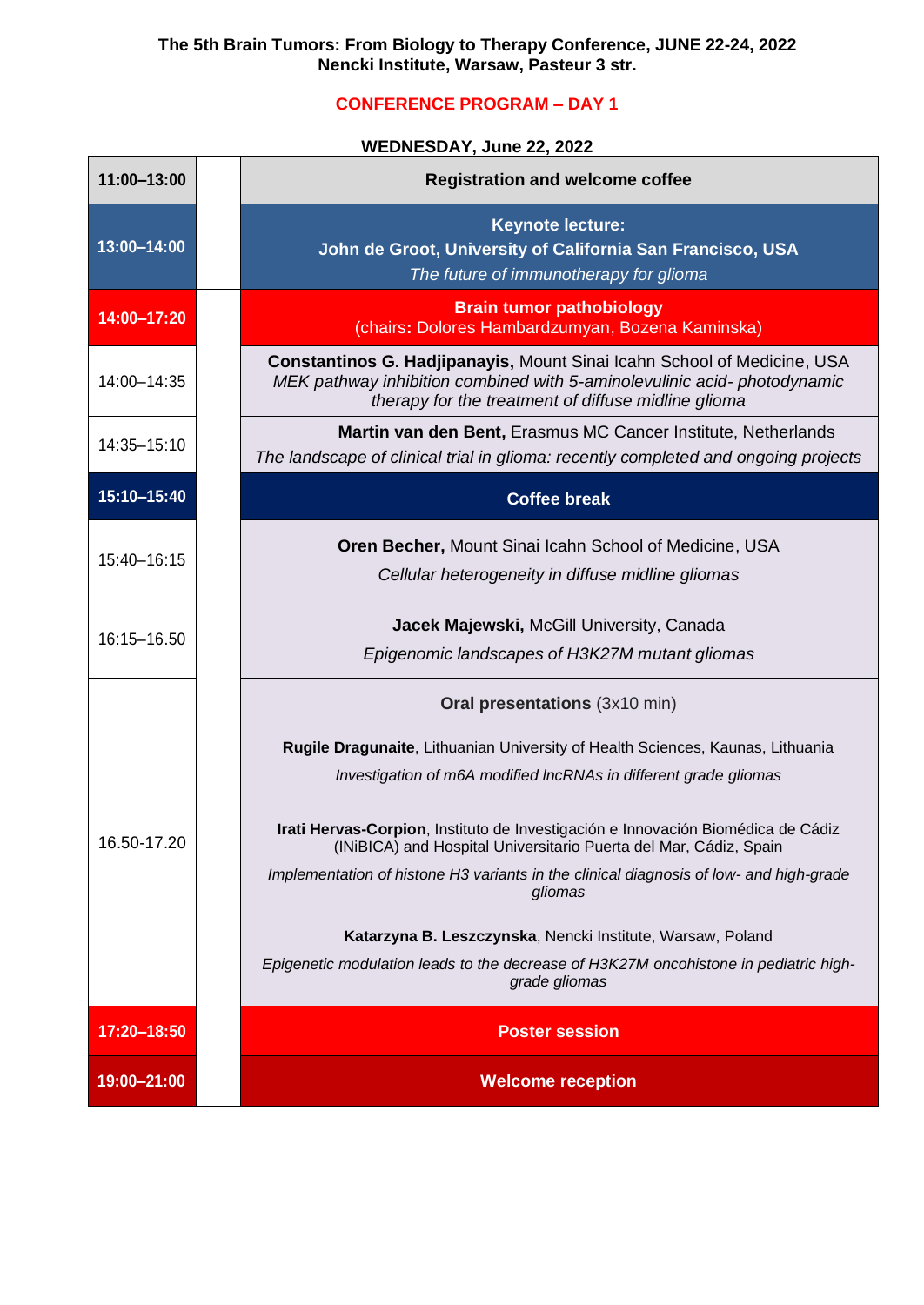## **CONFERENCE PROGRAM – DAY 2**

**THURSDAY, June 23, 2022**

| 09:00-12:25     | Glioma microenvironment, immunology and immunotherapy I<br>(chairs: Christel Herold-Mende, Aleksandra Ellert-Miklaszewska)                                                                                              |
|-----------------|-------------------------------------------------------------------------------------------------------------------------------------------------------------------------------------------------------------------------|
| 09:00-9:35      | Bozena Kaminska, Nencki Institute, Warsaw, Poland<br>Immune microenvironment of glioma at single cell resolution                                                                                                        |
| 09:35-10:10     | Dolores Hambardzumyan (Icahn School of Medicine, Mount Sinai, USA)<br>Glioblastoma subtype-specific heterogeneity of the immune microenvironment                                                                        |
| 10:10-10:40     | <b>Coffee break</b>                                                                                                                                                                                                     |
| 10:40-11:15     | Katrin Lamszus (Universitätsklinikum Hamburg-Eppendorf; Hamburg, Germany)<br>Cancer immunoediting in malignant glioma - interactions between immune cells<br>and tumor cells                                            |
| $11:15 - 11:50$ | Dieter Henrik Heiland, University of Freiburg, Germany<br>Spatiotemporal dynamics in the structural immunity of the glioblastoma<br>microenvironment                                                                    |
| 11:50-12.25     | <b>Christel Herold-Mende, University of Heidelberg, Germany</b><br>Determinants of immune cell infiltration and immune responses in brain tumors                                                                        |
| 12:25-13:20     | <b>Lunch break</b>                                                                                                                                                                                                      |
|                 |                                                                                                                                                                                                                         |
| 13:20-18:00     | Brain tumor microenvironment, immunology and immunotherapy II<br>(chairs: Dinorah Friedman-Morvinski, Wiesława Grajkowska)                                                                                              |
| 13:20-13:55     | Hai-Kun Liu, German Cancer Research Center (DKFZ), Germany<br>Metabolic plasticity and cancer stem cell dormancy in glioblastoma                                                                                        |
| 13:55-14:30     | Alessandro Michelucci, Neuro-Immunology Group, Department of Oncology,<br>Luxembourg Institute of Health, Luxembourg<br>Revealing and harnessing tumor-associated microglia/macrophage heterogeneity<br>in glioblastoma |
| 14:30-15:05     | Dinorah Friedmann-Morvinski, Tel Aviv University, Israel<br>Boosting CAR T cell efficacy by modulation of the microenvironment in brain<br>tumors                                                                       |
| 15:05-15:20     | <b>Sponsored:</b> Agnieszka Ciesielska (Analityk   10x Genomics)<br>Multiomic tumor microenvironment profiling using single cell and spatial<br>trancriptomic solution.                                                 |
| 15:20-15:45     | <b>Coffee break</b>                                                                                                                                                                                                     |
| 15:45-16:20     | Houtan Noushmehr, Henry Ford Cancer Institute, USA<br>Advances in epigenomic classification and liquid biopsy in glioma                                                                                                 |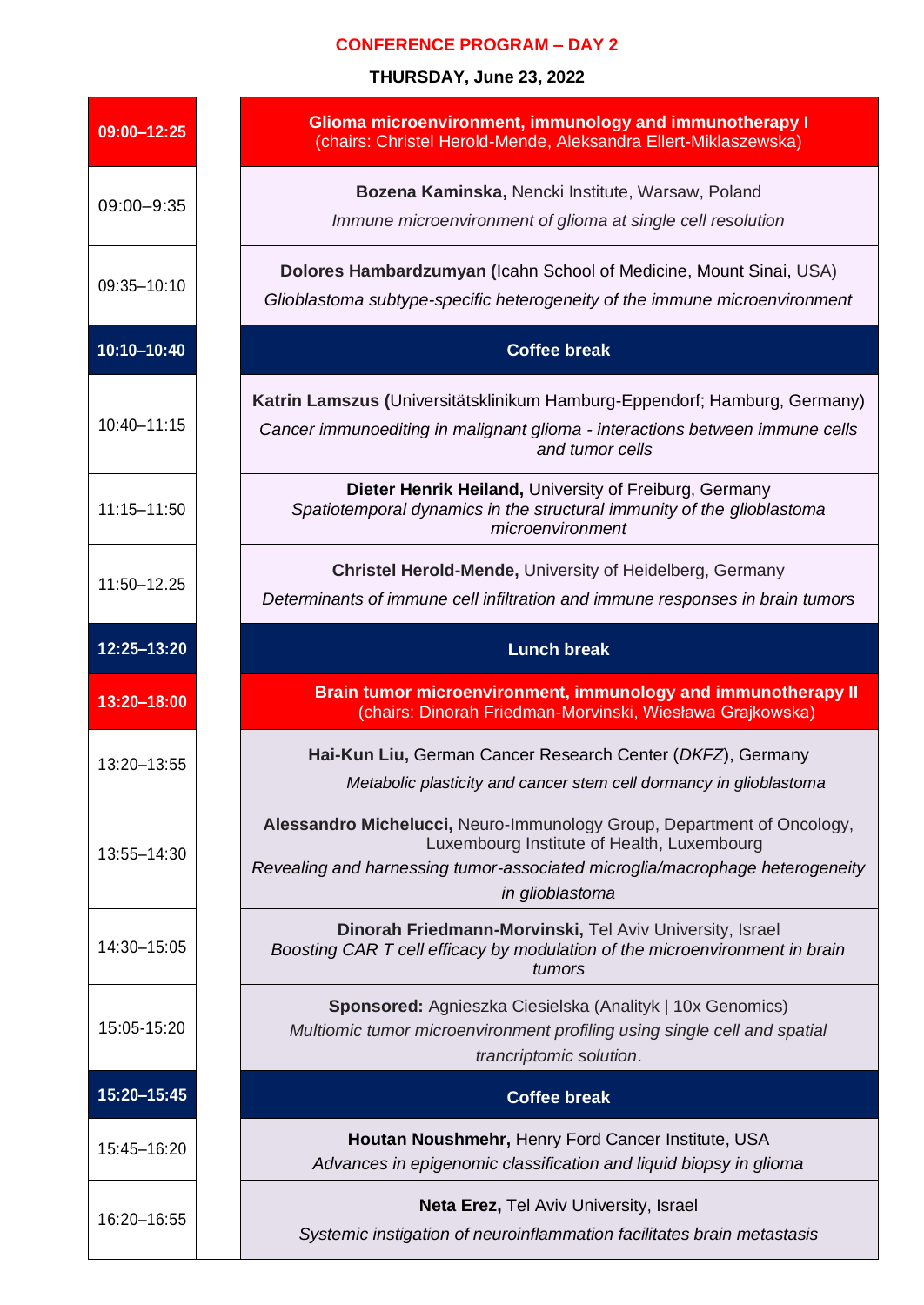| 16:55-17:30 | <b>Oral presentations (3x10 min)</b>                                                                                                                 |
|-------------|------------------------------------------------------------------------------------------------------------------------------------------------------|
|             | Lena Jassowicz, Heidelberg University Hospital, Heidelberg, Germany                                                                                  |
|             | Characterizing the Immune and Stromal Microenvironment of Breast Cancer Brain<br>Metastases                                                          |
|             | <b>Divsha Sher, Tel Aviv University, Israel</b>                                                                                                      |
|             | Transformation of Oligodendrocytes into Malignant Glioma Results in Cell of Origin-<br><b>Specific Behavioral Deficits</b>                           |
|             | Aditya Shroff, University College London, UK                                                                                                         |
|             | Molecular profiling of a novel somatic murine mutant-IDH glioma model enables<br>identification of high-risk mutant-IDH astrocytoma patient subgroup |
| 20:00-23:00 | <b>Gala dinner (by invitation)</b>                                                                                                                   |